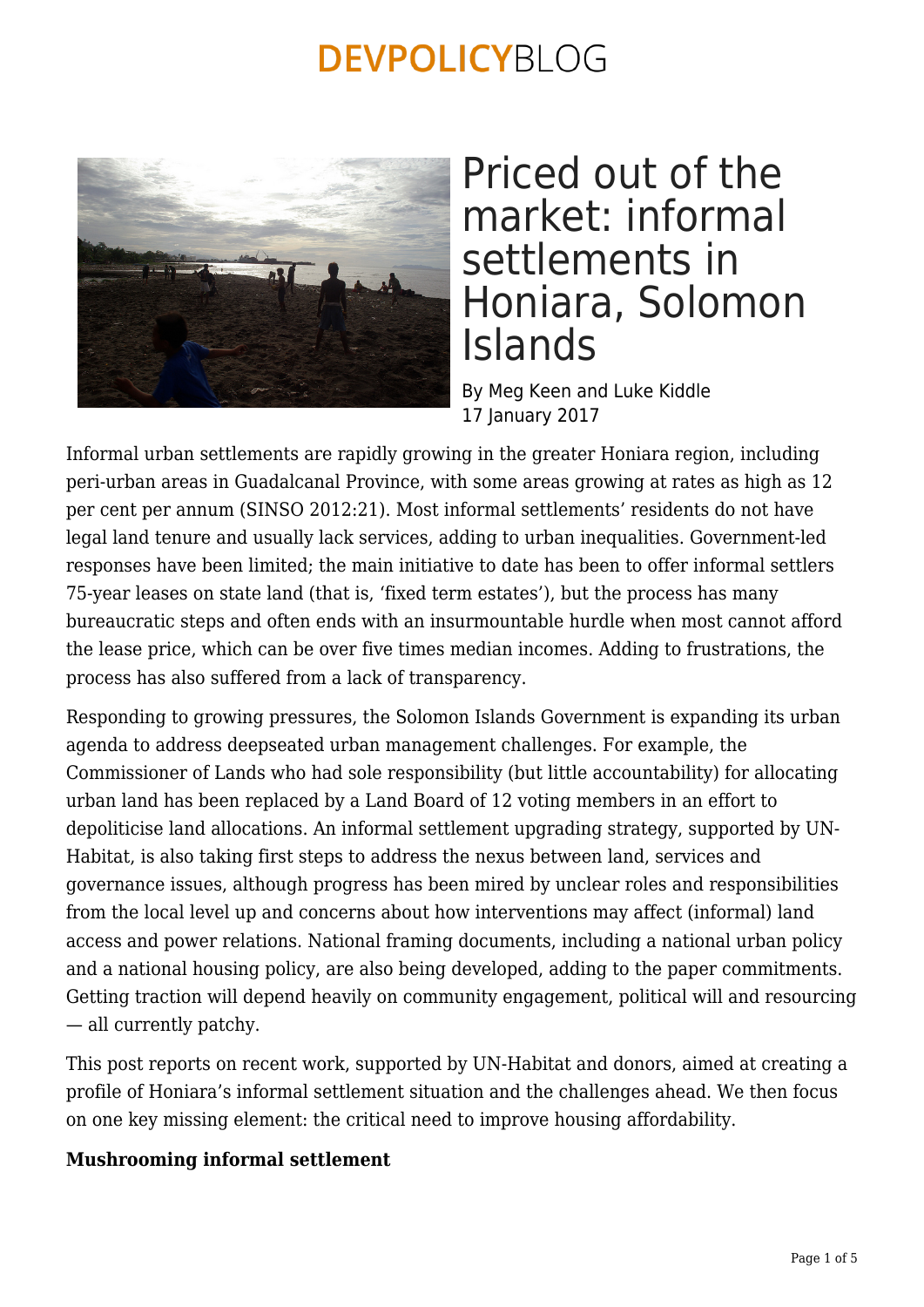Best available information emerging from UN-Habitat's profiling suggests there are close to 4000 informal settlement households within Honiara's municipal area; that's about 28,000 people or around 40 per cent of Honiara City's population (UN-Habitat 2016). Many of these informal settlers live in 36 'informal settlement zones' mainly on state land, a delineation created by the Ministry of Lands, Housing and Survey (MLHS) for administrative reasons. For most residents the boundaries between formal and informal parts of the city are irrelevant. A recent survey of residents from seven of these zones found only 5 per cent had a temporary occupation licence; all the other respondents either didn't know what tenure they had (44 per cent), forgot (9 per cent) or claimed the information wasn't available (42 per cent) (Pauku 2015:7).

The most rapidly growing informal settlements outside municipal Honiara are on peri-urban customary and registered land in Guadalcanal Province. Numbers are unclear but likely in the hundreds, if not thousands, of households. There is little support for customary landowners wanting to develop their land, and there are few legal protections for those with informal agreements. Melanesian studies have found that adaptation, not replacement, of customary tenure is the preferable approach because it builds on existing arrangements ([Fingleton 2005](http://www.tai.org.au/sites/defualt/files/DP80_8.pdf) [pdf]). Social acceptance of customary tenure is evident from Honiara's housing investment patterns. Investment is correlated most strongly with time in place rather than legal tenure — particularly in informal settlements — which suggests de facto or perceived security of tenure is a key (but neglected) driver of investment; as in Fiji ([Kiddle](http://peb.anu.edu.au/pdf/PEB25_3_Kiddle.pdf) [2010](http://peb.anu.edu.au/pdf/PEB25_3_Kiddle.pdf) [pdf]).

### **Informal settlements are here to stay**

The MLHS is now committed to upgrading informal settlements through subdivision planning and converting state tenure to leased land. There are plans for most informal settlements within the Honiara town boundary. The government has accepted the permanence of many informal settlements on state land. Evictions are extremely rare; actions reminiscent of the recent tensions related to ethnicity, land and economic benefits disputes, most intense between Guale and Malaitan ethnic groups on Guadalcanal, especially in Honiara, are avoided. The majority of informal settlers in greater Honiara are Malaitan.

Infrastructure and services — particularly better sanitation, solid waste collection, and access paths and roads — are rarely available in informal settlements. Refreshingly, both the major utilities are taking a more pro-poor, progressive attitude to informal settlements. The utilities have, for example, been piloting and planning ways to reduce costs of connections (Solomon Power) and introduce prepay mechanisms (Solomon Power and soon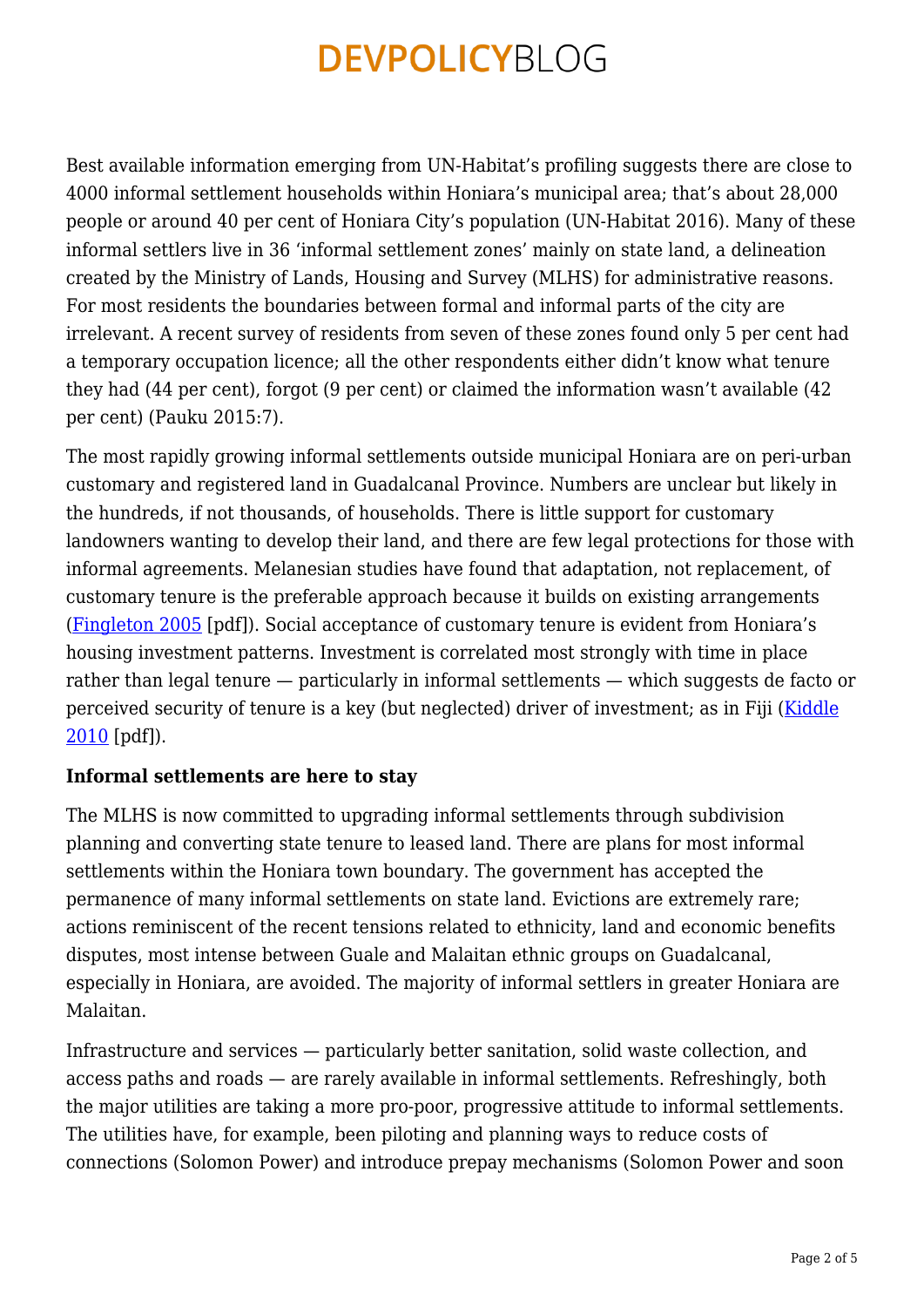Solomon Water) to boost services to informal settlements. Even so, one utility executive noted they would be 'chasing the people' for a long time yet.

Other opportunities for better urban management exist. Coordination between key agencies — including national government, Honiara City Council, the utilities and nongovernment organisations — could be greatly strengthened. Financial shortfalls mean that development partners, both private and donors, will be needed for a timely and comprehensive settlement upgrade program, although cultural fit and sensitivity will be key. Importantly, Guadalcanal Province must be engaged much more. Concerned about the lack of inclusion in urban planning, one senior Guale politician made clear that process mattered for constructive relationships: 'It's not about opposing development, it's about how government recognises [our] customary land … about getting revenue resources'.

### **One missing element: improving housing affordability**

Tellingly, at the inaugural Solomon Islands National Urban Conference in June 2016 local delegates referred to informal settlements as 'affordable housing areas'. This is no surprise. Honiara housing is expensive; a situation worsened during the RAMSI period and its large influx of staff. Solomon Islands Home Finance Limited (SIHFL) — charged with developing affordable homes — has been selling dwellings at SB\$495,000 (AU\$82,500) to SB\$735,000  $(AU$122.500)$  (SIHFL 28/6/2016) — that's about 50 to 70 times the median wage. These costs are far, far beyond the reach of even the most senior civil servants. The result is that 97 per cent of SIHFL homes built in the past six years have been sold to the government to house public servants. Opening up more land for development, although difficult, is part of the answer, and that will mean working with Guadalcanal and customary landowners for sustainable solutions. Housing costs could be cut by requiring more modest, but safe, standards and creating higher density housing — all steps taken in Suva ([Phillips and Keen](http://ssgm.bellschool.anu.edu.au/sites/default/files/publications/attachments/2016-09/dp_2016_6_phillips_and_keen.pdf) [2016](http://ssgm.bellschool.anu.edu.au/sites/default/files/publications/attachments/2016-09/dp_2016_6_phillips_and_keen.pdf) [pdf]). New options are also needed: the MLHS is preparing legislation to allow strata titles, hoping to increase accommodation supply and reduce costs. There is also a push for cheap modular and prefabricated housing to cut expenses. Low-income public housing is needed, too, as provided elsewhere in Melanesia, but this is likely to need donor and/or nongovernment organisation partnerships to meet costs.

For most residents in greater Honiara, there currently remains no option but informal settlement because of high land and housing costs. Perhaps the forthcoming informal settlement upgrading strategy and national housing policy will generate new options. But progress will depend on addressing hard issues about locally appropriate ways to address the rapidly rising urban demands on customary land for which there are next to no formal supports, and on expanding affordable housing options. Without targeted and sustained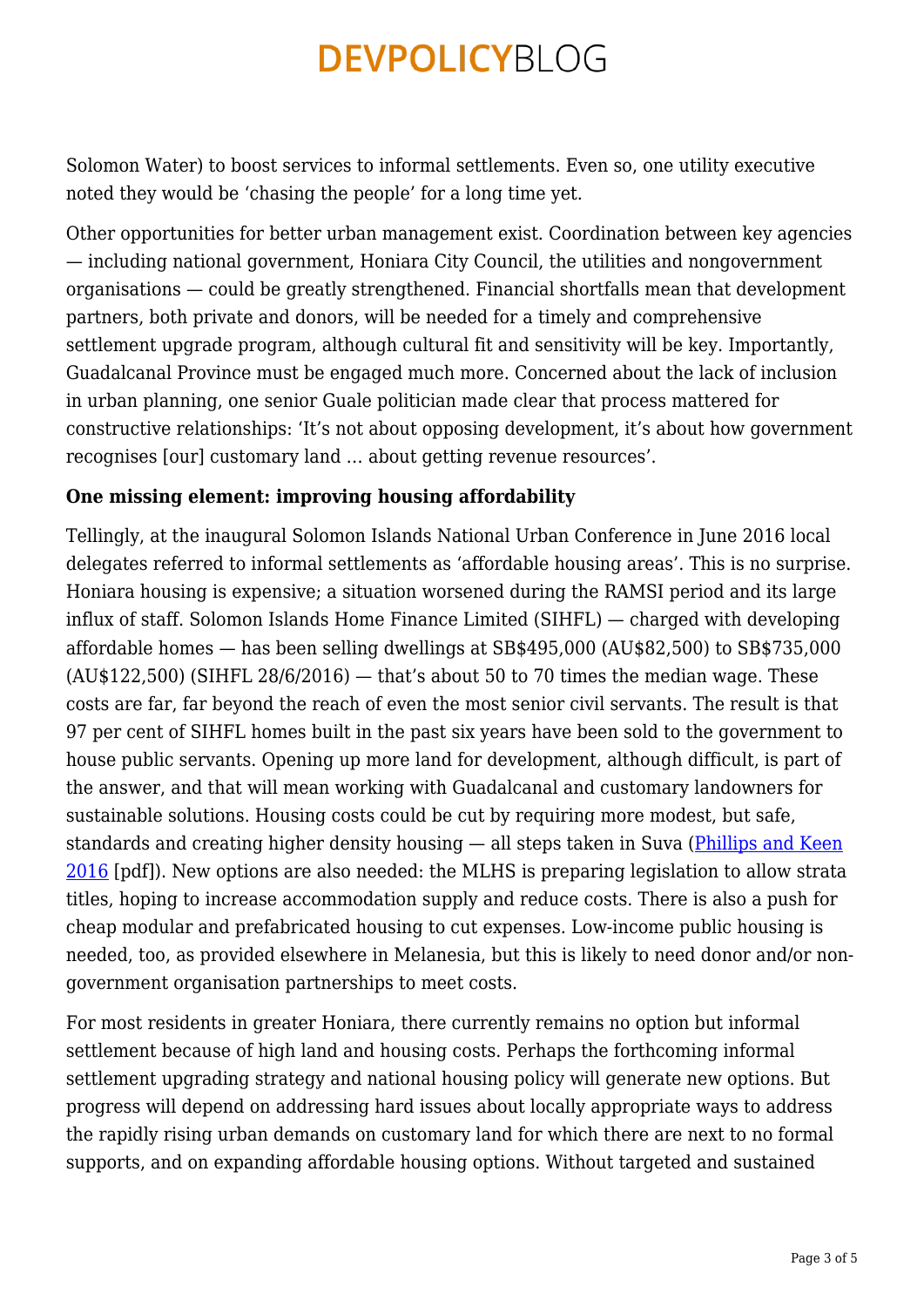action many more citizens will be 'priced out of the market'.



*Meg Keen is a senior policy fellow in the State, Society and Governance in Melanesia (SSGM) program at ANU. Luke Kiddle is an independent urban consultant who has worked for UN-Habitat on urban issues in*

*Honiara. This post was originally published as [SSGM In Brief 2016/28](http://ssgm.bellschool.anu.edu.au/experts-publications/publications/4809/ib201628-priced-out-market-informal-settlements-honiara).*

#### *References*

*Fingleton, J. 2005. Conclusion. In J. Fingleton (ed.) Privatising Land in the Pacific: A Defence of Customary Tenures. Discussion Paper 80. Canberra: Australia Institute, 34–7.*

*Kiddle, G.L. 2010. Perceived Security of Tenure and Housing Consolidation in Informal Settlements: Case Studies from Urban Fiji. Pacific Economic Bulletin 25(3):193–214.*

*Pauku, R. 2015. Slum Situational Analysis. Honiara: Ministry of Lands, Housing and Survey/UN-Habitat.*

*Phillips, T. and M. Keen 2016. Sharing the City: Urban Growth and Governance in Suva, Fiji. SSGM Discussion Paper 2016/6. Canberra: ANU.*

*SIHFL (Solomon Islands Home Finance Limited) 28/6/2016. Presentation at Solomon Islands National Urban Conference.*

*SINSO (Solomon Islands National Statistical Office) 2012. 2009 Population and Housing Census: Report on Migration and Urbanisation. Honiara: National Statistical Office.*

*UN-Habitat 2016. DRAFT Honiara City-Wide Informal Settlements Analysis.*

### **About the author/s**

#### **Meg Keen**

Prof Meg Keen is the Director of the Australia Pacific Security College at the Australian National University, and was formerly a Senior Policy Fellow at the Department of Pacific Affairs and lead researcher of the Urban Development in Melanesia project.

### **Luke Kiddle**

Luke Kiddle is a development practitioner and academic, teaching part-time at Victoria University of Wellington in human geography and environment studies. From 2011 to 2015 Luke worked for the New Zealand Aid Programme, including three years posted in Solomon Islands.